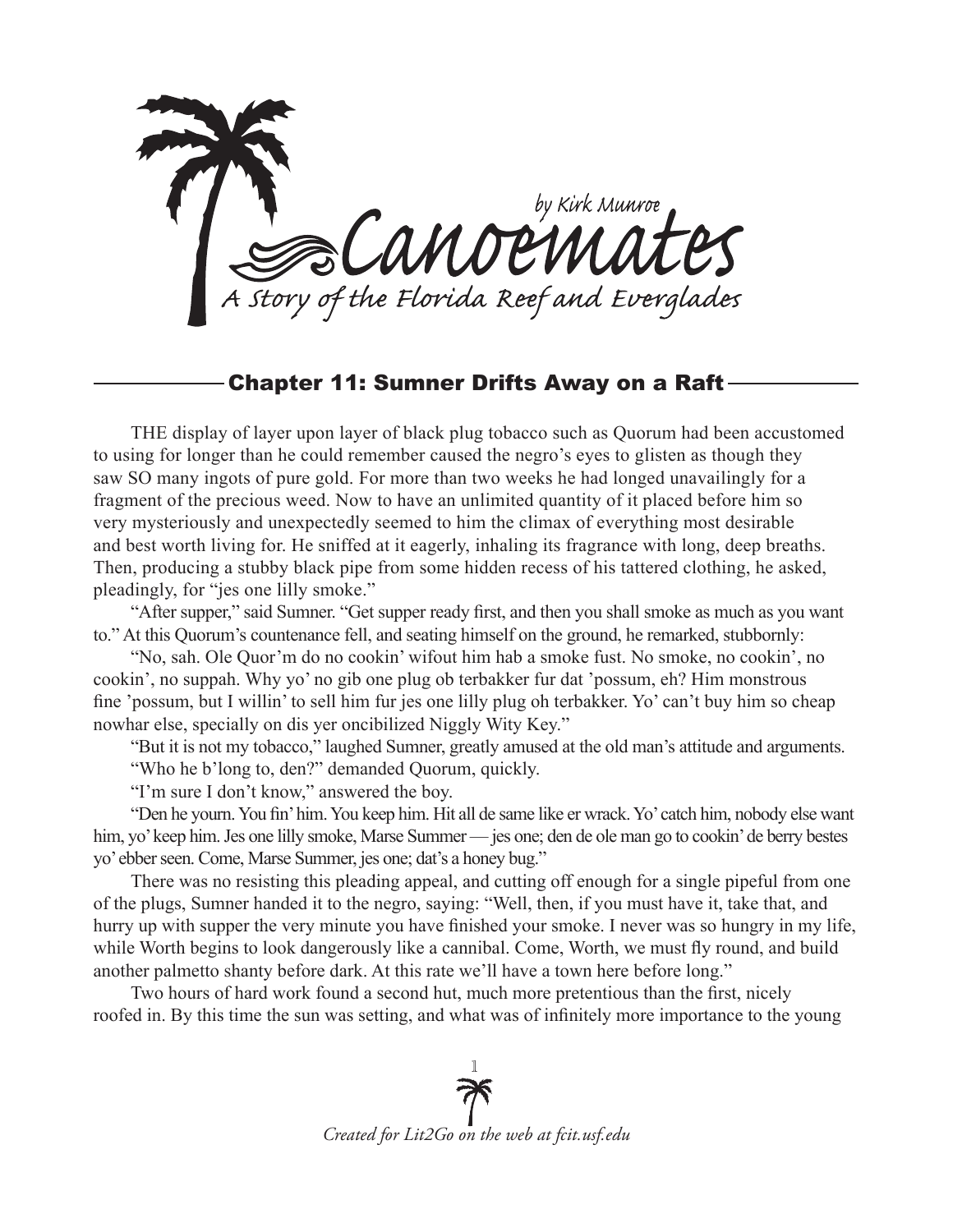canoemates, Quorum announced that supper was ready. And what a feast he had prepared! Had there ever been one half so good before? In the opinions of the boys, there certainly had not. Quorum had felt no scruples about helping himself to the provisions so liberally provided, and if the boys had noticed what he was doing, they had not possessed the moral courage to interfere. As a result, he had baked the 'possum stuffed with cracker-crumbs, bits of pork and onions cut up fine, and well seasoned with salt and pepper, in a Dutch oven. The oven had been set on a bed of coals, and a fire of lightwood knots built on its heavy iron lid. The 'possum had been surrounded with sweet potatoes, and both were done to a brown crisp. Then there was coffee, with sugar and condensed milk, toasted hardtack with butter, and bananas for dessert, "Talk about eating!" said Sumner.

"Or Delmonico's!" added Worth.

As Quorum sat and watched them, a broad grin of happiness overspread his features, while wreaths of blue smoke curled gently upward above his woolly head. His pipe was again full, and he now had possession of an entire plug of tobacco, for which he felt profoundly grateful to some unknown benefactor.

Among other things in the hut, which the boys now called the storehouse, they had discovered a bale of blankets. These they did not hesitate to appropriate to their own use, and as they lay stretched on them, under their new roof, blinking sleepily at the fire, their comfort and happiness seemed almost to have attained perfection.

"Except for our canoes," said Sumner. "If we only had them, I, for one, should be perfectly happy; and tomorrow I am going to make preparations for finding them."

"How?" asked Worth; and for an hour or so they talked over their plans for the future. The intervals between their remarks became longer and longer, until finally, when Worth asked, "Whom do you suppose all those provisions belong to, anyway, Sumner?" the latter answered: "Give it up. I'm too sleepy to guess any more riddles tonight."

The boys slept almost without moving until sunrise; but Quorum was frequently aroused to repel the invasions of certain coons that, but for his watchfulness, would have made free with the contents of the storehouse. He also had to protect the fire against a heavy shower that came on towards morning; and on each of these occasions he rewarded himself with a few whiffs of smoke from his black pipe.

The next morning the two boys, leaving Quorum to devise traps for the capture of the 'coons and prepare dinner, started out to collect some of the planks they had seen the day before. With these Sumner proposed to build a raft on which they could drift over to Indian Key with that afternoon's ebb tide. Once there, he anticipated no difficulty in hailing some passing craft that could be chartered to search for their canoes, and carry them back to Key West in case the search proved fruitless.

As the channel from Lignum Vitae, through which the strongest tide currents flowed, led directly past Indian Key and close to it, this plan seemed feasible. By noon the boys had towed around to the cove in front of their camp two heavy squared timbers and a number of boards. These they lashed together in the form of a rude raft. They had no nails, and but a limited supply of line for lashing, so that the raft was by no means so strong as they could wish. Neither was it very buoyant, the material of which it was built being yellow pine, already somewhat water-soaked and floating very low. To their dismay, when it was completed, the boys found that instead of supporting three persons, as they hoped it would, it was awash and unsafe with but two of them on board.